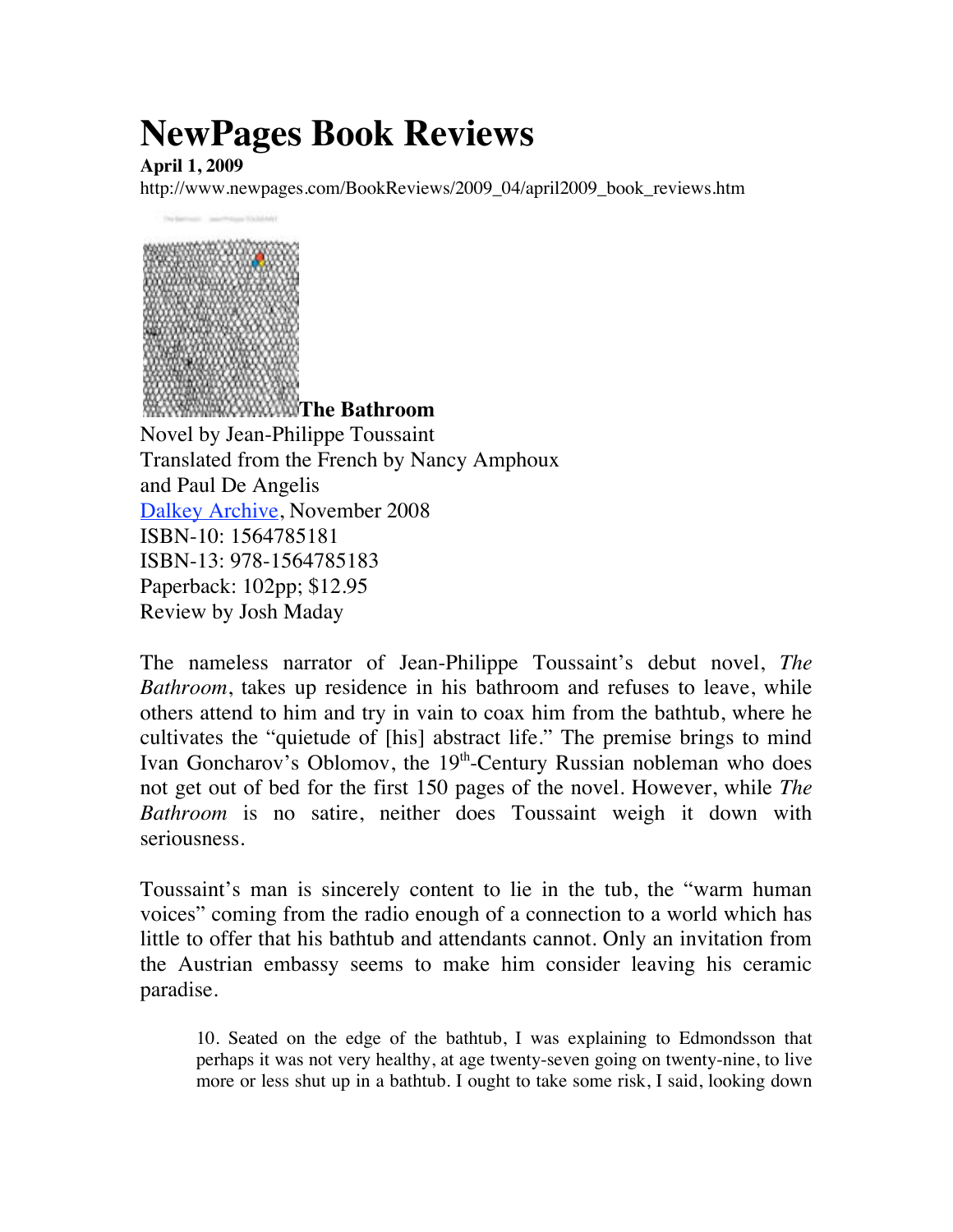and stroking the enamel of the bathtub, the risk of compromising the quietude of my abstract life for . . . I did not finish my sentence.

11. The next day I left the bathroom.

Toussaint's novel moves in new and interesting ways, countering the narrator's quest for immobility. Readers who require a traditional story arc with predictable plot lines and a sweet spoon-fed ending may find this book a bit quiet and contemplative. However, read on its own terms, *The Bathroom* opens up. The elements accumulate and begin to interact.

In Part II, entitled "Hypotenuse," the narrator leaves for Venice without telling anyone. Here he does little besides loaf in his hotel room, throwing darts, and wandering to the bar while housekeeping refreshes his room. His program toward total "immobility" is cemented: "My hands froze on the table and I tried with all my strength to hold this immobility, to keep it, but I realized that upon my body, too, movement was streaming."

Developing a nasty case of "incipient sinusitis," he is confined to his hotel room for most of Part III (titled "Paris" like Part I), until, near the end, he finally returns to his apartment, to his bathtub. The final pages repeat the first few pages: his lying in the bathtub, Edmondsson bursting in with the envelope from the Austrian embassy, and the two final sections are repetitions from earlier in the book, almost verbatim, but of course they now mean something different. Was it all "just a dream"? Was everything beginning again in a recursive loop? If so, does he (can he?) make a choice to go into the world once again, or simply return to his bathtub instead?

The text is broken up into numbered fragments in the manor of Blaise Pascal's *Pensées*. Pascal also contributed to the philosophy of mathematics with what is now called Pascal's triangle, which also seems to receive a nod from Toussaint, titling Part II "Hypotenuse." Each paragraph continues from the previous, but breaking and separating the text with numbered paragraphs indicates that each may stand as a disconnected moment in the narrator's mind, a compartmentalized thought or experience, where each present moment seems to be its own entity, unrelated causally for the narrator to what came before and after. Or, maybe the numbers, even though they maintain sequence, are arbitrary. They are there, breaking the flow of the text, even though the sections continue a linear narrative, making the numbers almost redundant, as though the obsessive narrator cannot help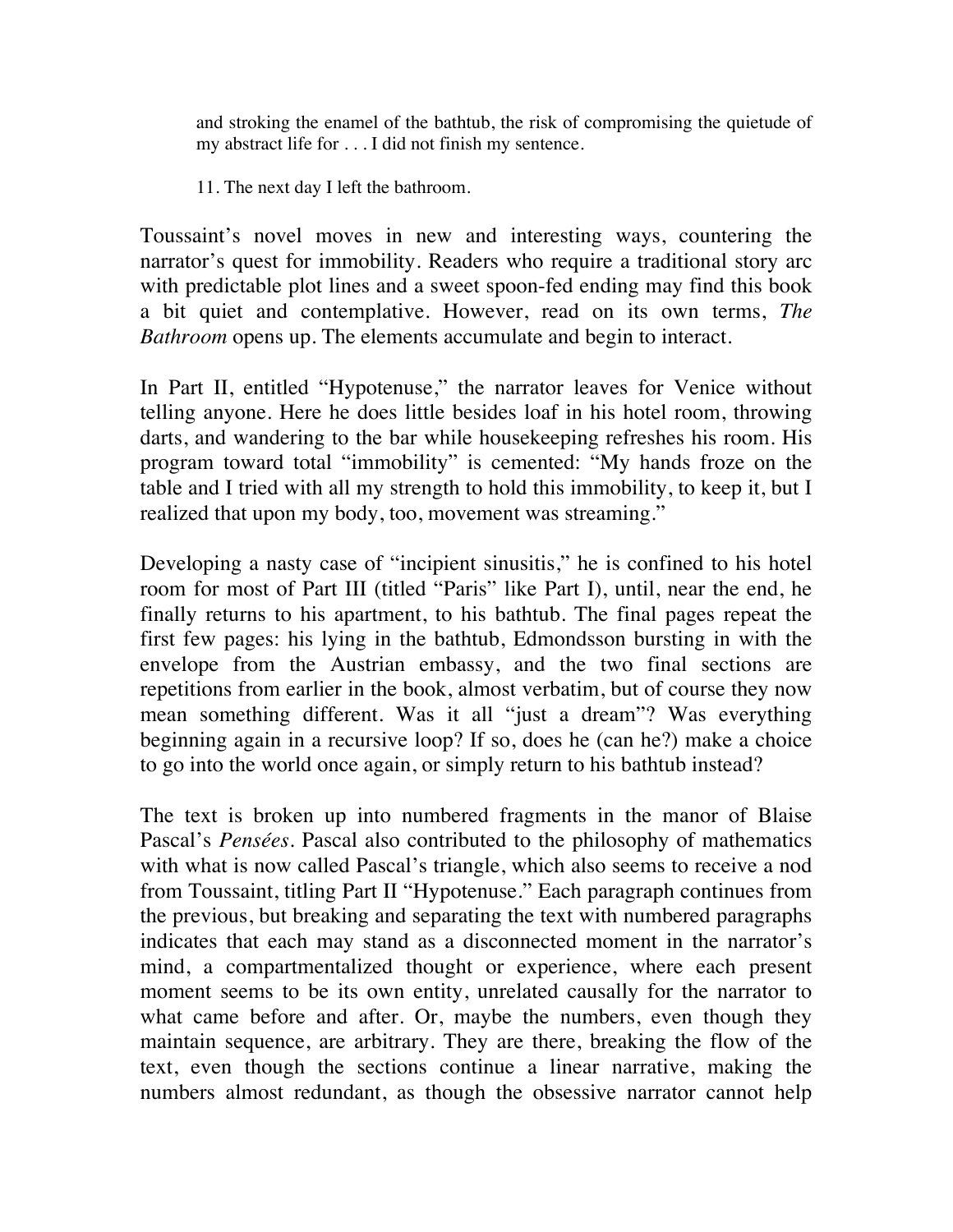himself from forcing the narrative flow with mathematical certainty despite his quest for total immobility.

Toussaint has certainly given the reader a wealth of elements to contemplate in a slim volume. However, while there is a lot to think about philosophically, *The Bathroom* is above all an entertaining novel. Fortunately, Dalkey Archive thinks so, too, and took the steps to make this interesting new French novel available in English.



**Camera** Novel by Jean-Philippe Toussaint Translated from the French by Matthew B. Smith Dalkey Archive, November 2008 ISBN-10: 156478522X ISBN-13: 978-1-56478-522-0 Paperback: 122pp; \$12.95 Review by Josh Maday

In the geology of Jean-Philippe Toussaint's career and development as a writer, his third novel, *Camera*, is easily placed in the same strata as his debut, *The Bathroom*. However, *Camera* is funnier and more romantic (in the nameless narrator's weird way). The book opens:

It was about the same time in my life, a calm life in which ordinarily nothing happened, that two events coincided, events that, taken separately, were of hardly any interest, and that, considered together, were unfortunately not connected in any way. As it happens I had just decided to learn how to drive, and I had barely begun to get used to the idea when some news reached me by mail: a long-lost friend [. . .] had informed me he was getting married.

And this is true – the events are not connected in any way, except by occurring to the narrator. The phrase "from time to time" is repeated over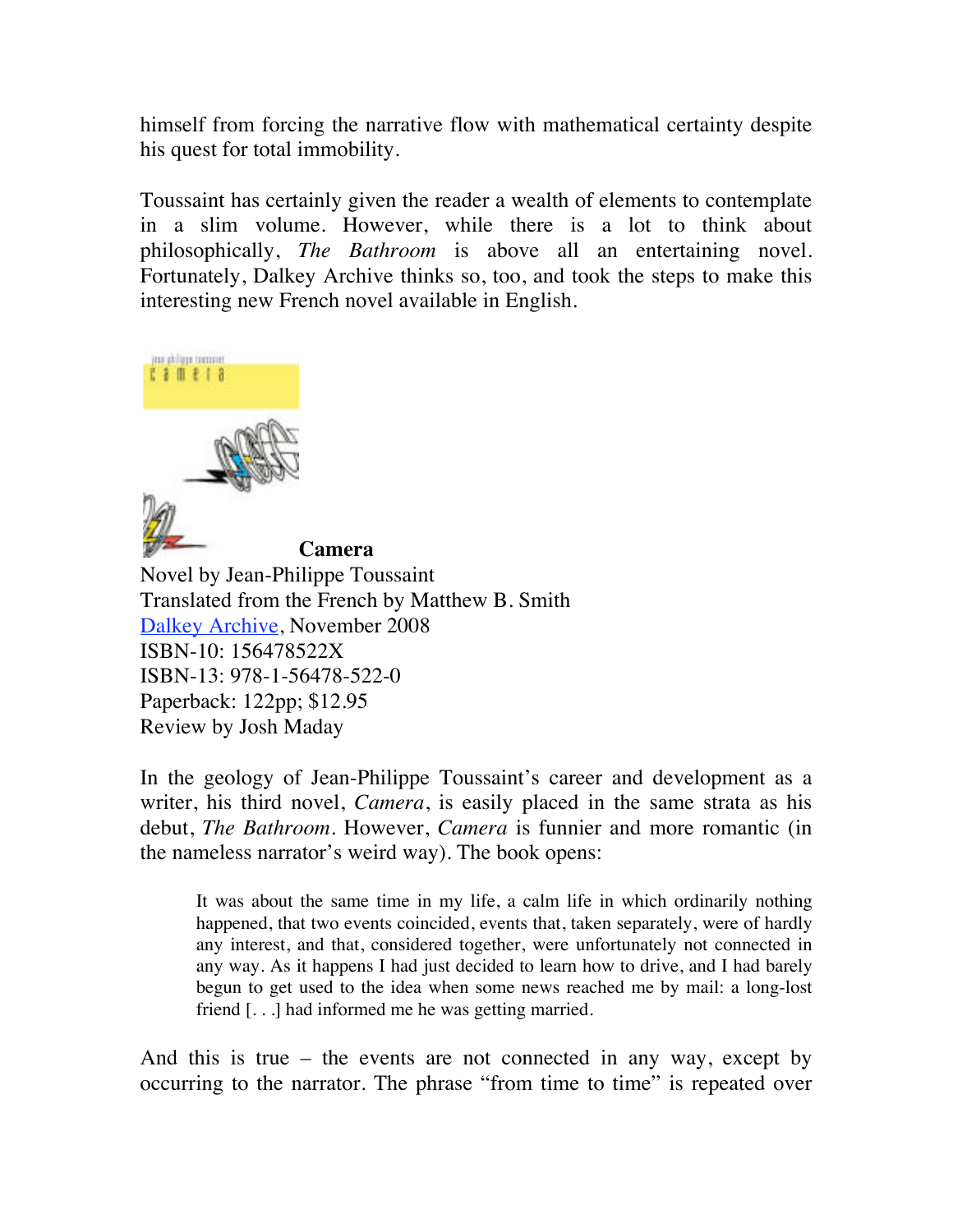and over throughout the story, and I am tempted to read some significance into this phrase, but then again they may not necessarily be connected in any way.

What happens is that the quirky, obsessive narrator decides to take driving lessons. He goes to the driver's ed office to sign up and he meets the young woman, Pascale, with whom he spends most of the book.

The narrator in *Camera* is, as the back cover of the book states, "obsessed with himself." Often his self-obsessive relation of details, which could easily have gotten grating and annoying, is actually rather funny:

Besides that, having nothing special to do in Milan – read the paper, of course, lifting my head from time to time to contemplate the shaded pathways of the park – I walked around almost the whole day, going from place to place with my newspapers under my arm, and was soon inconvenienced by numerous little annoying blisters that were perniciously forming between my toes (right there where my baby skin is so delicate, let it be a warning to you). I began walking in an unnatural way, to say the least.

Despite the idea of movement, the driving lessons, the trip to Milan, the driving about the city with Pascale and her father, the narrator draws toward the still darkness where he feels he is able to "think," much in the same way the narrator of *The Bathroom* seeks immobility. However, the narrator here seeks a black screen void of words and even images – simply a plane:

Seated in the darkness of the booth, my coat wrapped around me, I didn't move. I thought. Yes, I was thinking and, when I was thinking, eyes closed and body sheltered, I imagined another life, identical to this life in shape and scope, its breathing and its rhythm, a life in every way comparable to *life*, but with no wounds imaginable, no aggression, and no possible pain, far away, a detached life that blossomed up through the thinning ruins of exterior reality, and where a different reality, interior and peaceful, accounted for the sweetness of each passing moment, and it was scarcely words that appeared to me then, nor images [. . .] but moving forms that followed their course in my mind like the movement of time itself.

Okay, so there appears to be a reason for the repetition of "from time to time" after all. In *Camera*, Toussaint moves from the mundane to the comic to the romantic to the dark and beautiful as fluidly as the narrator's ecstatic vision of the movement of time. *The Bathroom* and *Camera* are similar books in many respects, very obviously from the same period of Jean